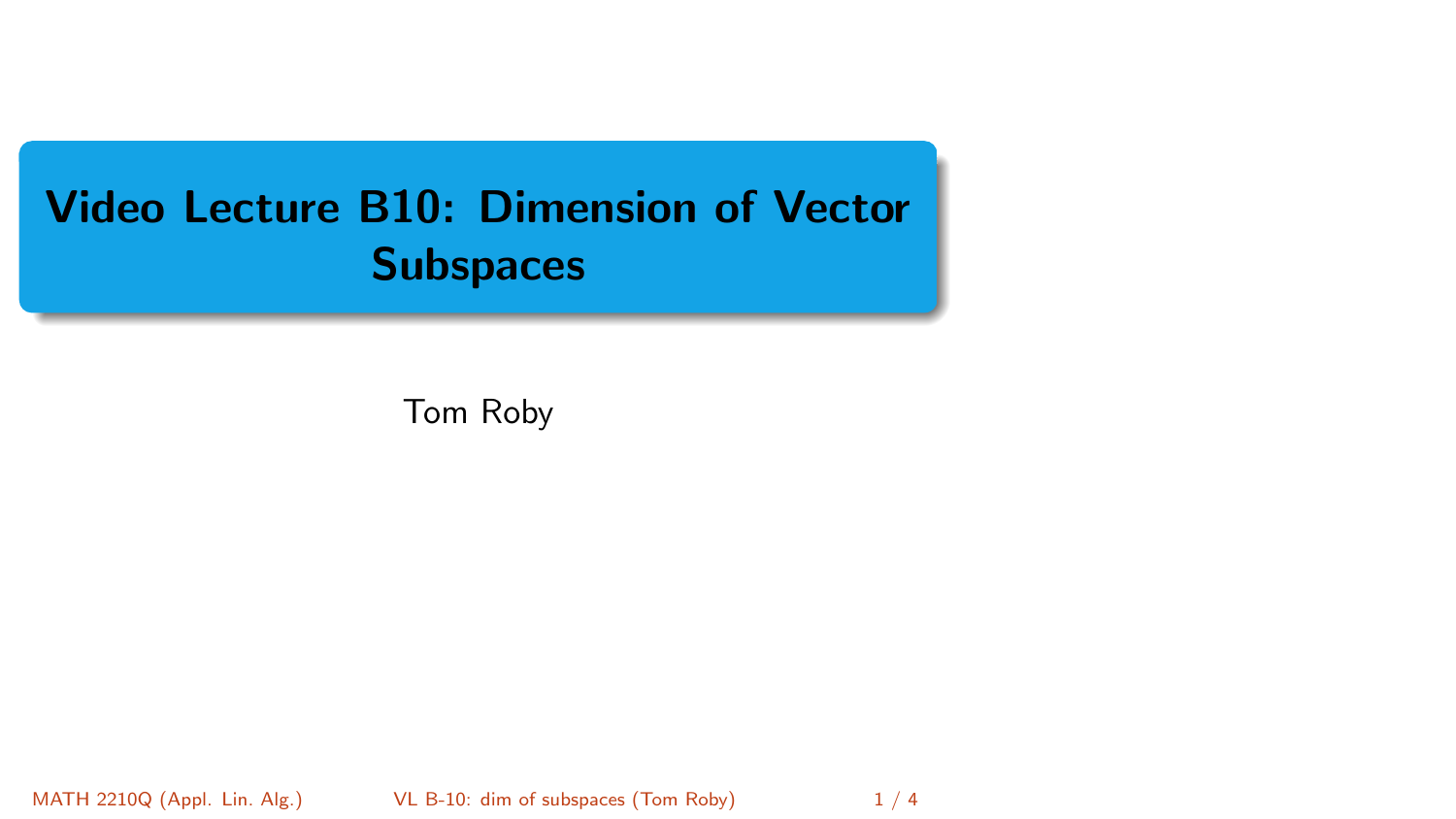### Outline & Objectives

- Analyze how any linearly independent set can be extended to bases (by adding elements), just as spanning sets can be reduced to bases (by removing elements).
- Deduce that any set S with  $\#\mathcal{S} = \dim V$  will be a basis if either  $(1)$  it is linearly independent or  $(2)$  it spans V.
- **•** Relate the dimensions of Nul A and Col A to the number of free variables and pivots of a matrix  $\ddot{A}$ .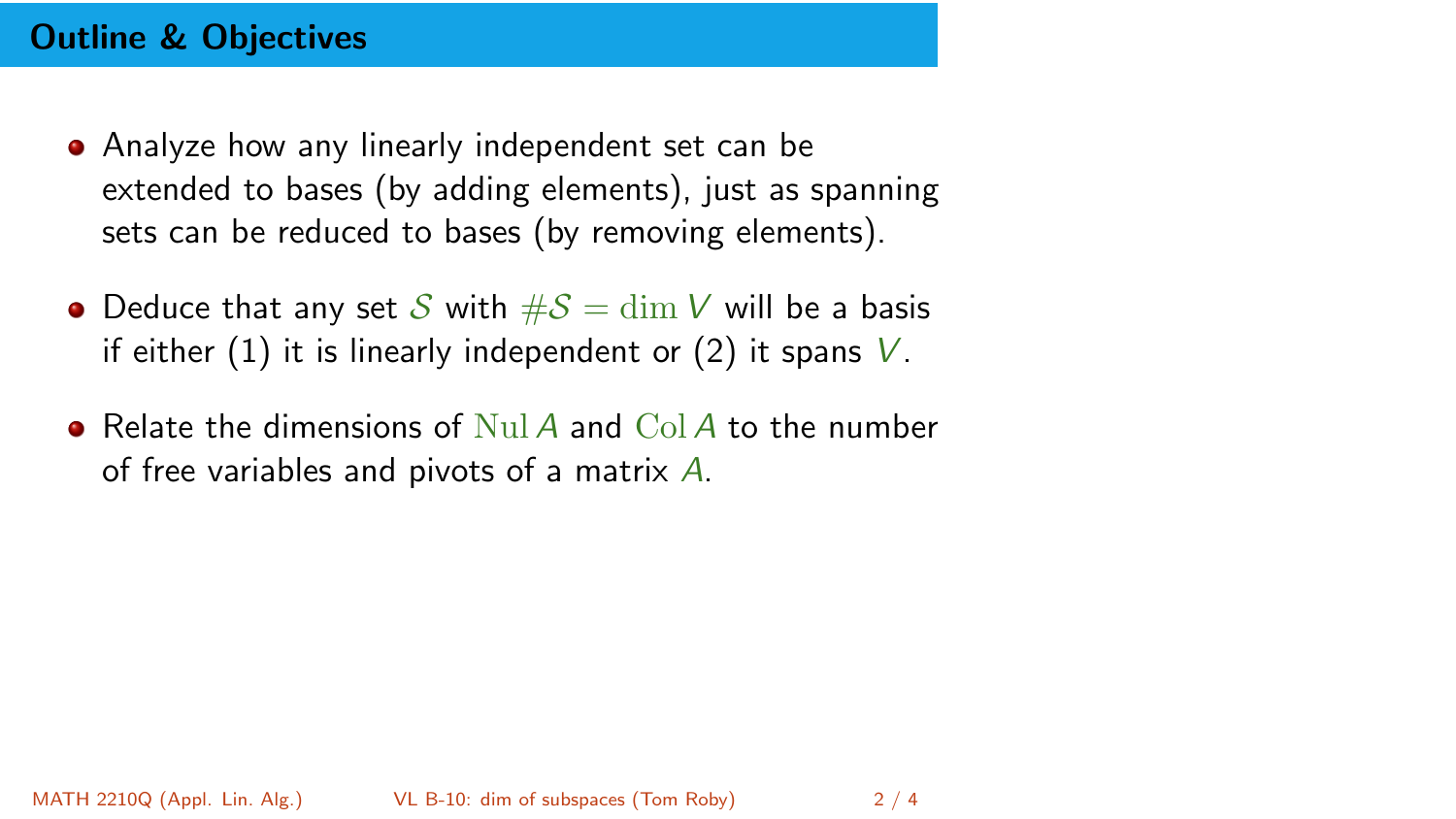## Bases for Subspaces of FDVS (Fin Dim Vec Space(s))

Recall the Spanning Set Theorem from an earlier lecture.

#### Lemma

Let H be a subspace of a FDVS V, and let  $S \subseteq H$  be lin indep. Then S can be extended to a basis for H. Hence,  $\dim H \leq \dim V$ .

*Pf*: Let  $S = {\vec{u}_1, \dots, \vec{u}_k}$  be lin indep. If  $\text{Span } S = H$ , we're done. Otherwise,  $\exists \vec{u}_{k+1} \in H$  but not in Span S. So  $\mathcal{S}' := \{\vec{u}_1, \ldots, \vec{u}_k, \vec{u}_{k+1}\}$  is lin. indep. ...

### Theorem (Basis Theorem)

Let  $\dim V = n$ . Then (1) any lin indep set with n elements is a basis, and  $(2)$  any spanning set with n elements is a basis.

$$
S = \left\{ \begin{bmatrix} 1 \\ 0 \\ 0 \end{bmatrix}, \begin{bmatrix} 1 \\ 2 \\ 0 \end{bmatrix} \right\}.
$$
 
$$
\mathcal{R} = \left\{ \begin{bmatrix} -2 \\ 0 \\ 0 \end{bmatrix}, \begin{bmatrix} 3 \\ 4 \\ 0 \end{bmatrix}, \begin{bmatrix} 8 \\ -5 \\ 2 \end{bmatrix} \right\}.
$$

$$
3 \; / \; 4
$$